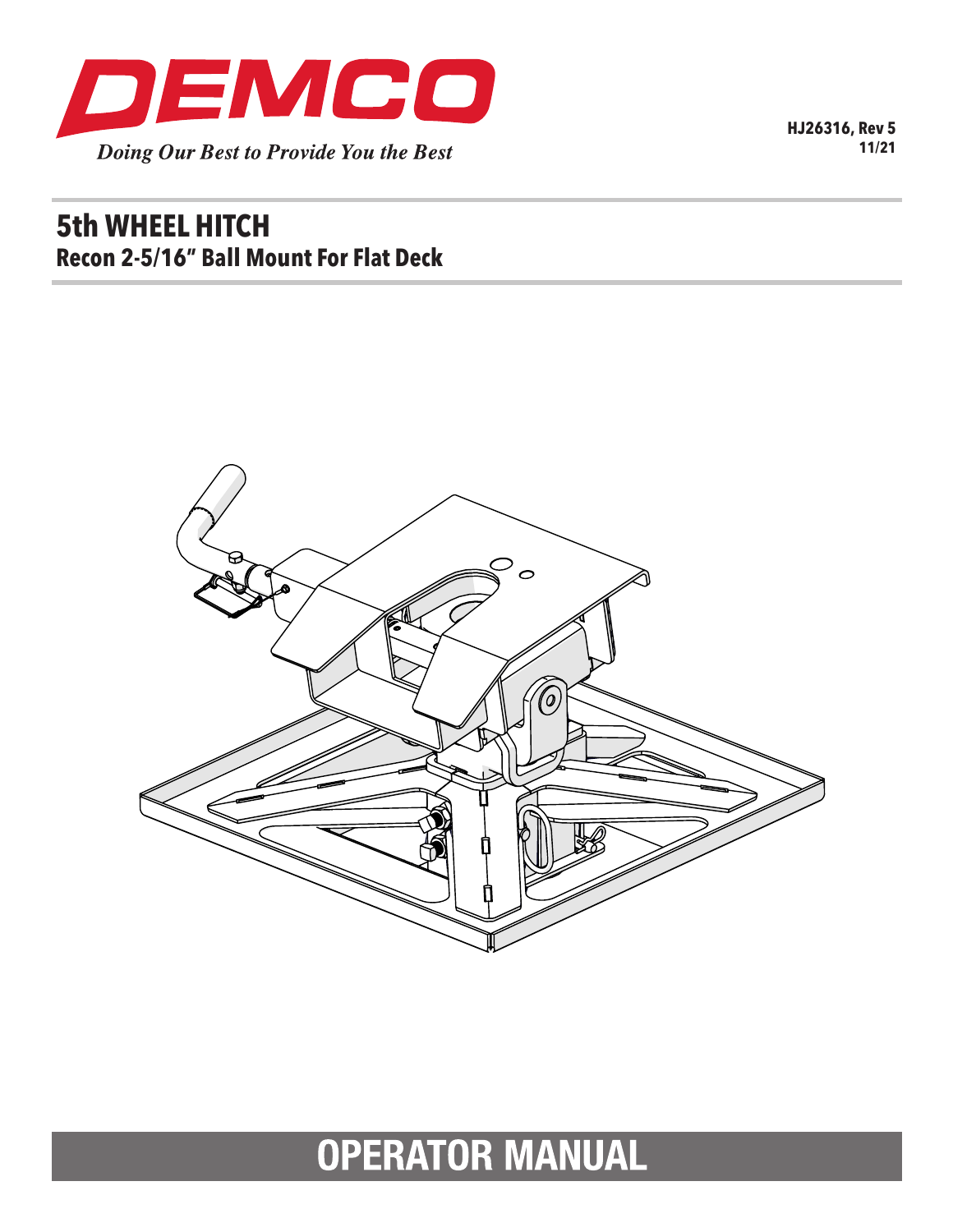Thank you for purchasing a Demco Recon hitch. We feel you have made a wise choice and hope you are completely satisfied with your new piece of equipment.

#### **WARRANTY POLICY, OPERATOR MANUALS & REGISTRATION**

Go online to www.demco-products.com to review Demco warranty policies, operator manuals and register your Demco product.

#### **GENERAL INFORMATION**

- 1. Unless otherwise specified, high-strength (grade 5) (3 radial-line head markings) hex head bolts are used throughout assembly of this piece of equipment.
- 3. When placing a parts order, refer to this manual for proper part numbers and place order by **PART NO. and DESCRIPTION.**
- 2. Whenever the terms "**LEFT**" and "**RIGHT**" are used in this manual it means from a position behind the vehicle and facing forward.

| ``A"    | <b>GRADE 2</b><br>Ib-ft (N.m) |       | <b>GRADE 5</b><br>lb-ft<br>(N.m) |       | <b>GRADE 8</b><br>lb-ft<br>(N.m) |        |
|---------|-------------------------------|-------|----------------------------------|-------|----------------------------------|--------|
| $1/4$ " | 6                             | (8)   | 9                                | (12)  | 12                               | (16)   |
| 5/16"   | 10                            | (13)  | 18                               | (25)  | 25                               | (35)   |
| 3/8"    | 20                            | (27)  | 30                               | (40)  | 45                               | (60)   |
| 7/16"   | 30                            | (40)  | 50                               | (70)  | 80                               | (110)  |
| $1/2$ " | 45                            | (60)  | 75                               | (100) | 115                              | (155)  |
| 9/16"   | 70                            | (95)  | 115                              | (155) | 165                              | (220)  |
| 5/8"    | 95                            | (130) | 150                              | (200) | 225                              | (300)  |
| 3/4"    | 165                           | (225) | 290                              | (390) | 400                              | (540)  |
| 7/8"    | 170                           | (230) | 420                              | (570) | 650                              | (880)  |
| 1"      | 225                           | (300) | 630                              | (850) | 970                              | (1310) |

#### **Bolt Torque for Standard bolts \***

## **Bolt Torque for Metric bolts \***

|     | <b>CLASS 8.8</b> |       | <b>CLASS 9.8</b> |       | <b>CLASS 10.9</b> |        |
|-----|------------------|-------|------------------|-------|-------------------|--------|
| "А" | lb-ft            | (N.m) | lb-ft            | (N.m) | lb-ft             | (N.m)  |
| 6   | 9                | (13)  | 10               | (14)  | 13                | (17)   |
| 7   | 15               | (21)  | 18               | (24)  | 21                | (29)   |
| 8   | 23               | (31)  | 25               | (34)  | 31                | (42)   |
| 10  | 45               | (61)  | 50               | (68)  | 61                | (83)   |
| 12  | 78               | (106) | 88               | (118) | 106               | (144)  |
| 14  | 125              | (169) | 140              | (189) | 170               | (230)  |
| 16  | 194              | (263) | 216              | (293) | 263               | (357)  |
| 18  | 268              | (363) |                  |       | 364               | (493)  |
| 20  | 378              | (513) |                  |       | 515               | (689)  |
| 22  | 516              | (699) |                  |       | 702               | (952)  |
| 24  | 654              | (886) |                  |       | 890               | (1206) |

# **Warning**

#### **Failure to follow these instructions may result in death or serious injury!**

- Trailer and its contents together must not exceed truck, hitch and/or trailer tow ratings.
- Towing vehicle must have a manufacturer's rated towing capacity equal to or greater than the gross trailer weight (dry weight of the trailer plus payload of the trailer).
- Gross weight of trailer must not exceed weight rating of hitch assembly.
- King pin weight must not exceed 4,000 pounds. If in doubt have king pin weight measured by qualified facility.
- Do NOT Use a Wedge. Do NOT prevent the kingpin from rotating within jaws of the Recon Goose Ball Coupler with a wedge or other device.

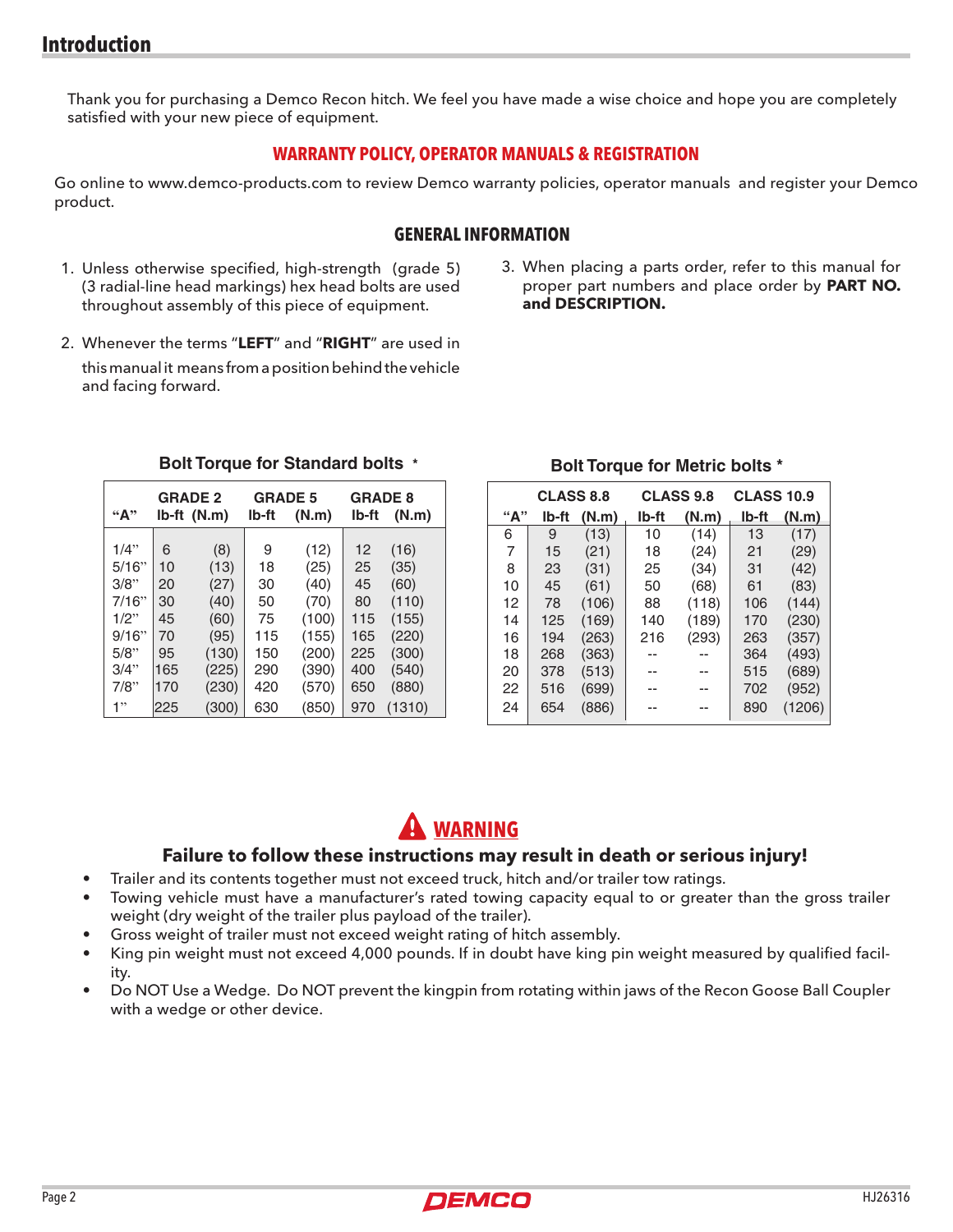- 1. Demco 5th wheel hitches are designed for use with recreational fifth wheel trailers only.
- 2. Use only a SAE 2-inch king pin with your Demco 5th Wheel Hitch.
- 3. Approximately 15%-25% of trailer weight should be on hitch (Pin Weight).
- 4. Trucks come in many different configurations. Demco hitches are designed for use in light trucks such as the Ford F-Series, the Chevy Silverado and the Dodge Ram. Demco recommends the use of long bed (8ft) light trucks for the best combination in truck - trailer turning clearance.



Rule of thumb: The distance from the back of the truck cab to the center of the rear truck axle ("X"), should be approximately 4 inches greater than one-half the trailer width ("Y")

- 5. If a short bed pickup (less than 8 ft. but longer than 6 ft.) is to be used for towing, Demco recommends the trailer be equipped with an extended pin box to help gain additional truck - trailer turning clearance (See trailer manufacturer for options). It also may be helpful to add a Demco 5th Wheel Ultra Slide for increased turning clearance for low speed, non- highway maneuvering.
- 6. The height of the hitch and the pin box should be adjusted so the trailer is approximately level as it is towed. Allow approximately 6 inches clearance between the top of the pickup walls and the underside of the front of the trailer for pitch and roll of the trailer. Allow more clearance between pickup walls and trailer for off road use.



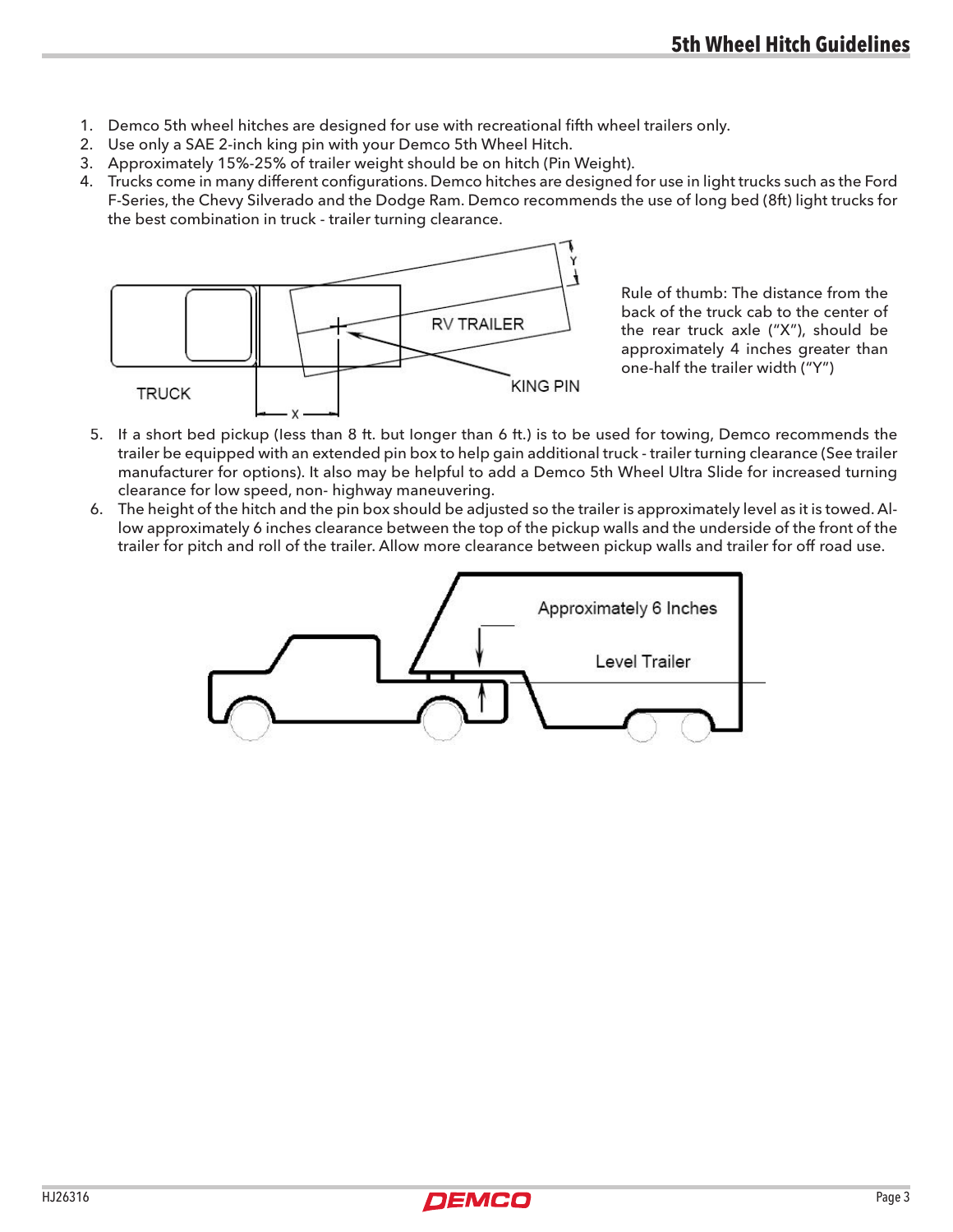The dampener stops the hitch head from flopping back and forth in the truck when the trailer is not hooked up. The urethane compresses under load so it does not restrict the fore and aft movement when coupled.

Before attaching the hitch head to the saddle assembly the urethane dampener will need to be installed. It is included in the bag with the bolt and nut for the hitch handle. Simply press into hole that is punched into the bottom side of the hitch as shown in **Figure A.**





**Note (Read carefully before installing):** Handle can be positioned toward the front or the back if it is found to interfere with the trailer in any way. Verify this before traveling.

- 1. Slide yellow gripped handle over locking bar, the handle may point forward, upward or backward. \*\*DO NOT have pointing upward if it is found to interfere with the trailer in any way during turning.
- 2. Fasten with 3/8" x 1 ¾" bolt and lock nut provided.

# **Warning**

**DO NOT** install hitch handle in a position that the pin box could come in contact with or interfere with the latch of the hitch handle when turning! If the pin box contacts the hitch handle or its latch when turning, the trailer may become unhitched.

#### **Procedures to Close Locking Bar**

Pull on handle with slight pressure while moving the secondary jaw to the right until the primary jaw is released. Slowly allow the handle to retract into the 5th wheel head. Caution: Do not put hands/fingers into the lock jaw area.

#### **5th Wheel Pivot Head Maintenance**

Each of our 5th wheel hitches has been tested and pre-greased at our production facility to help ensure easy operation of your new product.

As it is a new piece of equipment with some moving parts, a period of wearing in may be necessary to facilitate smoother operation for your new fifth wheel hitch. The most important thing to remember is to keep all moving parts well greased and lubricated. Your doing this will help to ensure longer product life.







Jaw pins can be removed and greased by removing or unhooking jaw spring and both snap rings. Tap the pin up from bottom. Clean pins and inspect for wear, apply light coat of grease and reinstall pins, snap rings and spring.

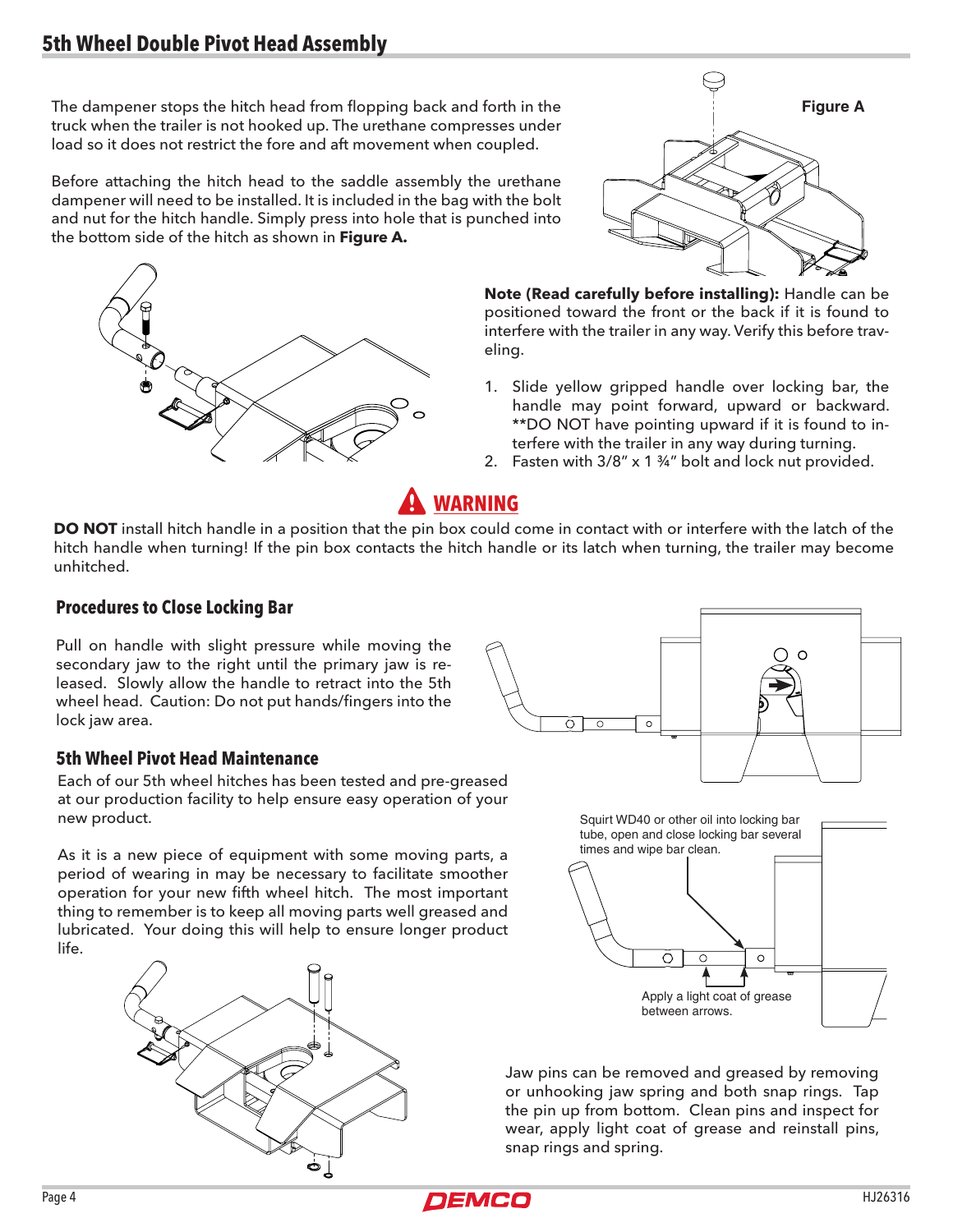- 1. Place wheel chock on each side of trailer wheels.
- 2. Adjust trailer jacks until trailer is a height for hook up. King pin plate should contact hitch approximately 1/2" below level.



- 3. Lower tailgate of truck.
- 4. If hitch is in locked position, remove safety pin and pull handle out to the "Ready to Couple" position.
- 5. Line truck so that the hitch will accept king pin. Back truck up slowly towards trailer until king pin engages. Hitch will lock when king pin is fully engaged.
- 6. With the trailer coupled, visually check to see if hitch is completely locked by looking at the handle position, as well as visually checking to ensure that the jaw bar has traveled completely across the front of the king pin.
- 7. Place safety pin thru the tab and the hole in the handle. This will prevent handle from opening.
- 8. Connect power cable and breakaway switch cable between truck and trailer.
- 9. Close and latch tailgate.
- 10. Apply trailer brakes and try to pull forward slowly to double check that hitch is locked. Trailer should prevent truck from moving.
- 11. Completely raise trailer jacks. Check for proper clearance between truck box and trailer.
- 12. Pick up and store wheel chocks. You are now ready to travel.

## **Coupling Procedure Uncoupling Procedure**

- 1. Place wheel chocks on both sides of trailer wheels.
- 2. Lower trailer jacks to ground and extend until load is level with truck suspension. If on soft ground, place support under jack feet to prevent trailer from settling.
- 3. Lower tailgate on truck.
- 4. Disconnect power cable and break away switch.
- 5. Remove lock pin and pull handle out. If handle will not stay out, install safety pin in second handle hole just outside of frame handle bushing.
- 6. Drive truck slowly away from trailer.

### **Very Important Maintenance Instructions**

- 1. Inspect all fasteners for tightness at least every 2,000 miles of operation.
- 2. Inspect jaw and jaw bar for freedom of movement and proper operation before each use. Replace all damaged or worn parts.
- 3. Keep all moving parts of hitch well lubricated.
- 4. It is recommended to use grease or a 3/16" maximum Teflon disc to help prevent wear on top plate surface.

#### **Very Important Warnings**

- 1. Know your vehicle and trailer GVWR and CVWR. DO NOT exceed capacity of hitch.
- 2. Hitch is for use with only a standard 2" king pin.



## **VISUALLY INSPECT JAW LOCKING MECHANISM BEFORE TRAVELING**

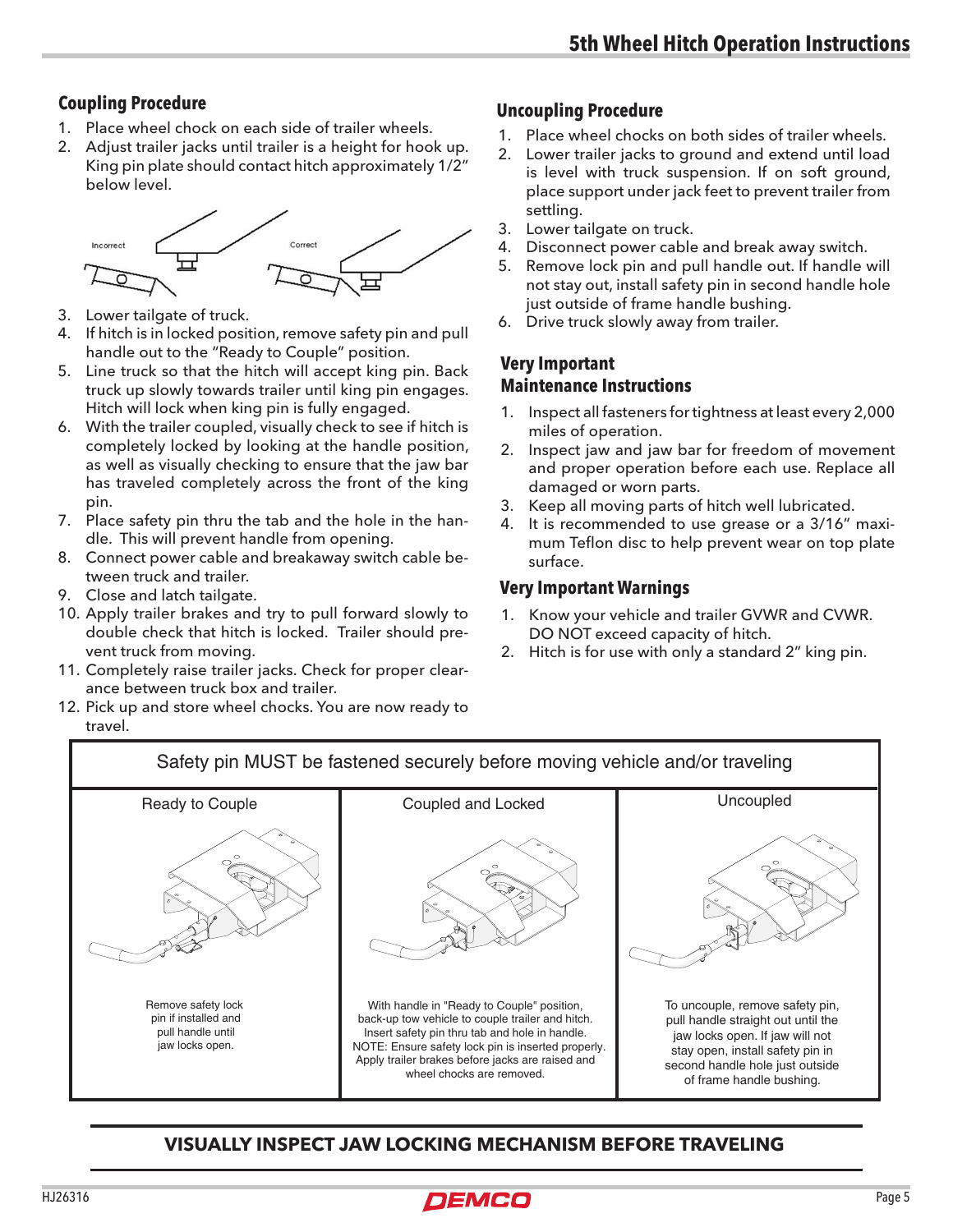

1. Remove cover from ball pocket. See Flat bed mfg. for instructions.



3. Slide coupler pin into coupler hole, making sure pin goes under gooseneck ball. Top coupler bolt may need to be loosened for pin to go under the ball.



2. Place Recon base over gooseneck 2-5/16" ball so ball fits into the recon ball coupler. NOTE: Ball coupler socket goes towards cab of truck.



4. When coupler pin is installed, tighten top coupler bolt to 30 ft/lbs. Install bolt retainer over bolt and secure retainer with the 1/4" bolt.



5. The Demco Recon hitch has 2-1/2" of adjustment up or down in 1-1/4" increments. Once the proper height has been determined, slide the center post to the right position and pin with cross pin and tighten setscrews and jam nuts of base. It is best to use a 3/4" twelve point socket to tighten the set screw to 85 ft/lbs and a 15/16" deep well socket for the jam nut.



6. Install 5th wheel head with the 1" pin.

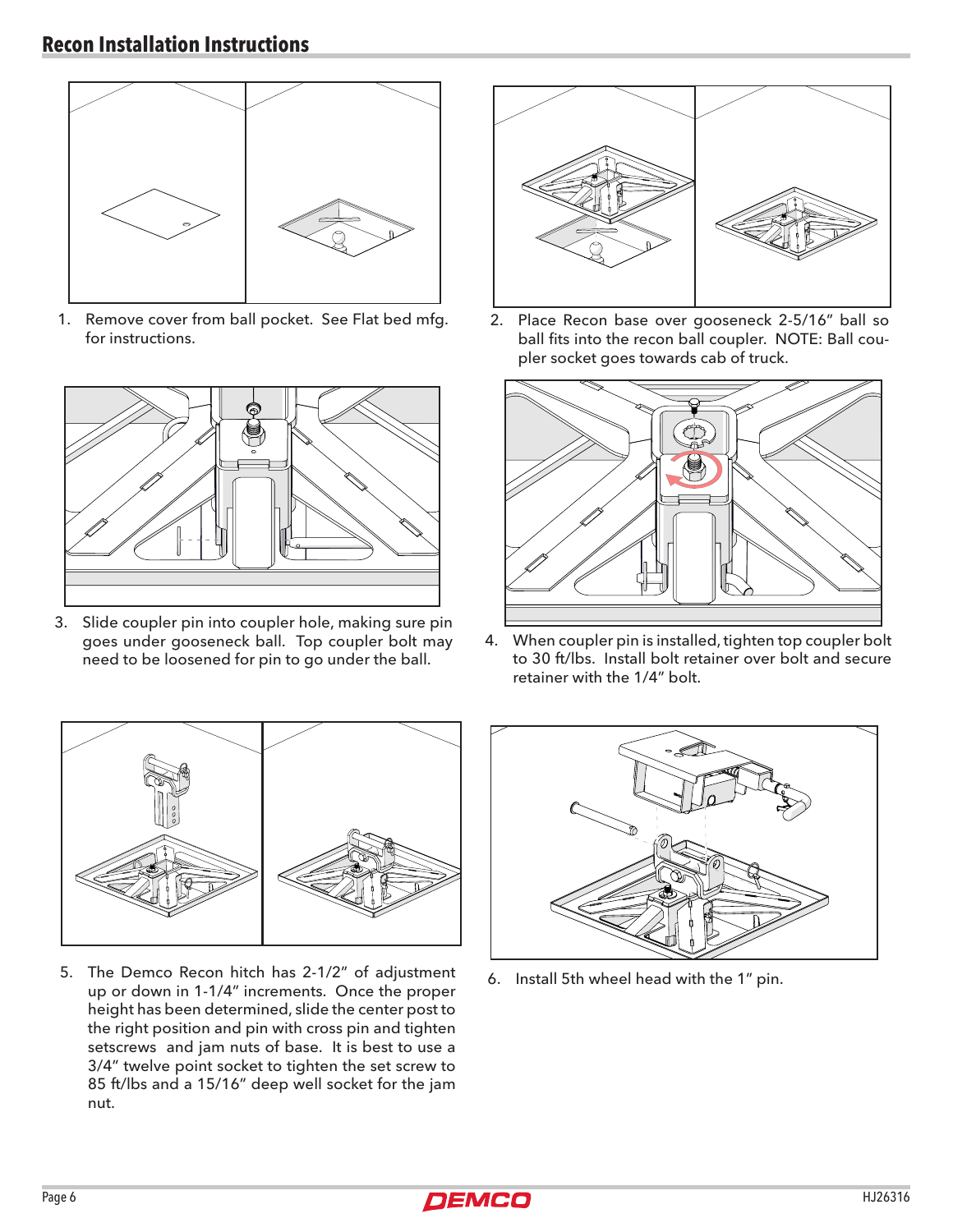

| $\overline{7}$                                             | 14216    | 1              | YELLOW GRIP F/ 1.125 RND TUBE              |  |
|------------------------------------------------------------|----------|----------------|--------------------------------------------|--|
| 8                                                          | 14315    | 1              | SPRING, TENSION, .063 WIRE X .50 OD X 2.75 |  |
| 9                                                          | 14385    | 1              | SPRING COMPRESS .105 MW                    |  |
| 10                                                         | 14594-95 | 1              | <b>JAW HOOK</b>                            |  |
| 11                                                         | 14595-95 | 1              | <b>SECONDARY LATCH JAW</b>                 |  |
| 12                                                         | 14735-95 | 1              | <b>MAIN JAW PIN</b>                        |  |
| 13                                                         | 14736-95 | 1              | <b>SECONDARY JAW PIN</b>                   |  |
| 14                                                         | 14737-95 | 1              | <b>BAR/JAW LINK</b>                        |  |
| 15                                                         | 14747    | $\overline{2}$ | SCREW .313NC X .25 SOCKET HD CAP           |  |
| 16                                                         | 14749    | 1              | SNAP RING EXT FOR .50 SHAFT                |  |
| 17                                                         | 14750    | 1              | SNAP RING EXT F/ .75SHAFT                  |  |
| 18                                                         | 14865    | $\overline{2}$ | ROLL PIN, .25 X 1.00                       |  |
| 19                                                         | 14867-95 | 1              | <b>LEVER ARM BAR</b>                       |  |
| 20                                                         | 14869-95 | 1              | <b>LOCK BAR</b>                            |  |
| 21                                                         | 15769    | 1              | URETHANE PIVOT BUMPER 3/8" THICK           |  |
| 22                                                         | 15801-76 | 1              | 5th WHEEL DOUBLE PIVOT HEAD                |  |
| Please order replacement parts by PART NO. and DESCRIPTION |          |                |                                            |  |